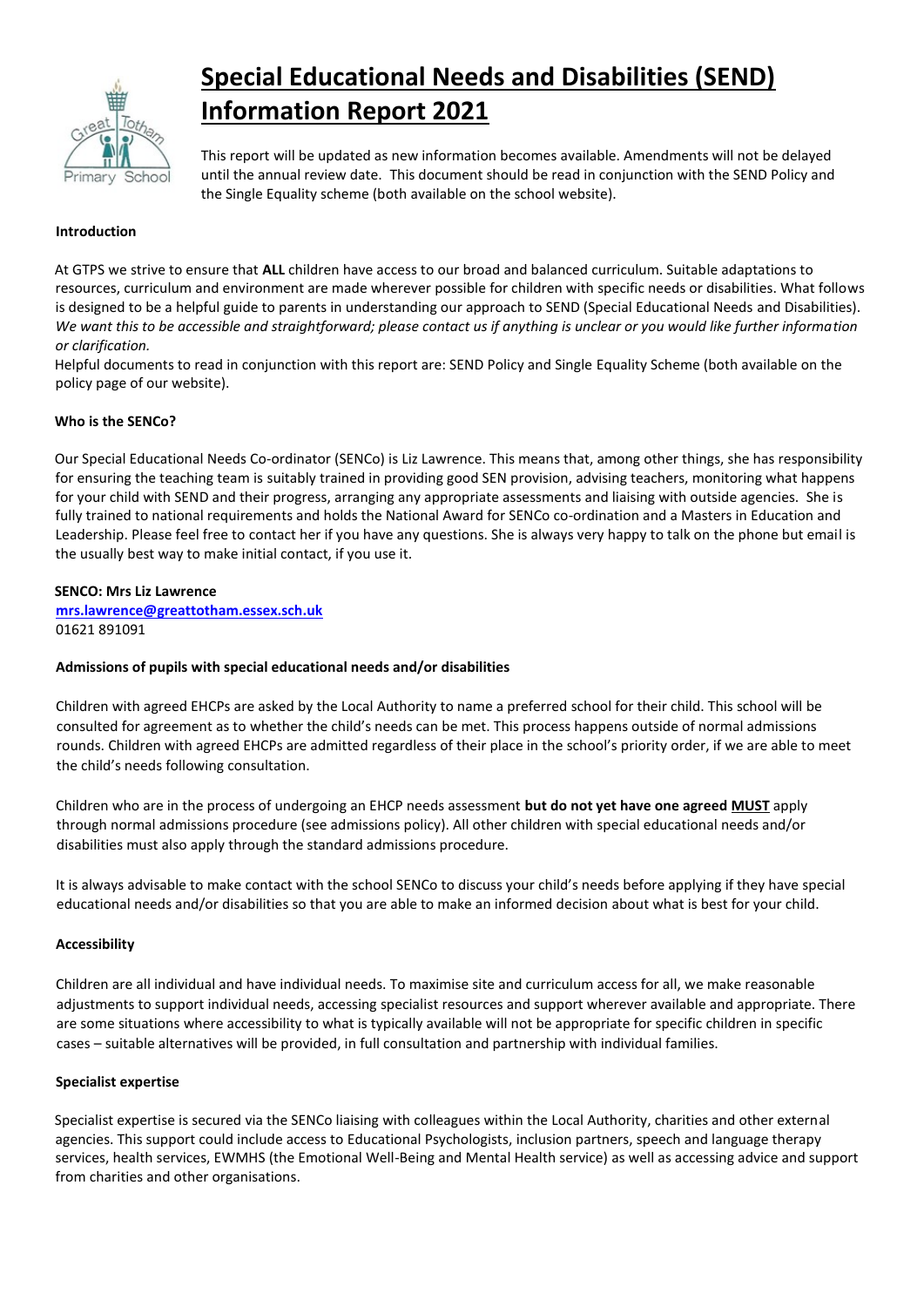In-house training is usually tailored for class teachers and teaching assistants to address the needs of the children currently in their class. In addition whole school training is provided throughout the year to ensure that teaching staff are up to date with current legislation and techniques.

### **Looked After Children**

This SEND information report is applicable to **all** children at GTPS who have been identified as having a special educational need. In the case of a child who is looked after by the local authority, or has previously been in the care of the local authority, where this information report refers to or implies 'parent' the person(s) with parental responsibility, or their assigned social worker, would be invited to contribute in the same manner.

### **Medical Needs**

Some children have medical needs which significantly impact upon their time in school e.g. diabetes, epilepsy, anaphylaxis. These children, with or without SEND, require a full healthcare plan detailing daily care requirements, preventative measures and reactive strategies; this document is created in partnership with you. Other children require medication in school but do not require a full healthcare plan e.g. asthma inhalers, eczema creams. These medications can be signed in under long term (whole year) agreements. We're always happy to discuss your child's needs and how we can best support them. Some children have medical needs that do not directly impact on their learning, however they are useful for us to know about. Please either contact the SENCo or Family Support Worker to discuss or arrange a meeting.

# **What kinds of SEND can we provide for?**

We are a mainstream primary school and as such we can provide additional support for many Special Educational Needs and Disabilities. It is not possible to provide an exhaustive list however this would typically include support for children with speech and communication difficulties, hearing impairment, children on the autistic spectrum, children with severe and persistent literacy difficulties and those with social and/or emotional needs.

Due to the physical limitations of our school site, we strongly encourage parents of children who use wheelchairs or have mobility difficulties to visit the site and speak to the Headteacher or SENCo.

#### **What will we do to support your child?**

Dependent on your child's needs, support may mean physical adaptations to the environment, within budgetary limitations, and/or resources may need to be created. For example, specially painted signs or enlarged resources for children with visual impairment or adapted steps for swimming pool access. It may mean different arrangements for teaching e.g. smaller group teaching throughout the week or a totally individualised curriculum. How we support your child is totally dependent on their individual needs.

All of our children have access to a wide range of activities to enrich their curriculum such as cooking, swimming, school trips and residential trips. Every effort is always made to ensure that children with SEND can participate in all of these activities and adaptations are made to ensure this is possible, where reasonable. In the event that an activity is unsuitable or inaccessible, other arrangements will be made and in full discussion with parents and child.

Planning for your child happens through using the *Assess, Plan, Do, Review* cycle. Basically, we see what they **can** do, plan to support them in what they can't do **yet**, carry out the **plan** and then measure success. As it is a cycle, this process is always ongoing and is reviewed regularly.

Every child in the school creates their own 'My Plan' which you may also have heard called a One Page Profile. This details your child's likes, dislikes, their own goals, what they can do to try to achieve these goals and how they think they can be supported. For children with SEND this document is extended to include parent and teacher views and give a more detailed explanation of how goals may be reached. In Essex, this is called One Planning however the process is generally referring to a Person Centred Planning. Assuming your child remains on the SEN register for the year, you should expect to see their class teacher 4 times throughout the year to discuss their individual targets and successes.

#### **Provision, Assessment and Review**

A range of provision and intervention is available for all of our children. The basis of provision is quality teaching in the classroom, differentiated for the range of abilities within that specific class and is applicable to **all** children. This is the responsibility of class teachers. All children are entitled to high quality teaching from their class teacher. Within this teaching some children may, at times, be taught in small groups or in a one-to-one situation to support their learning needs. Our teachers are skilled at adjusting their teaching to suit differences in learning.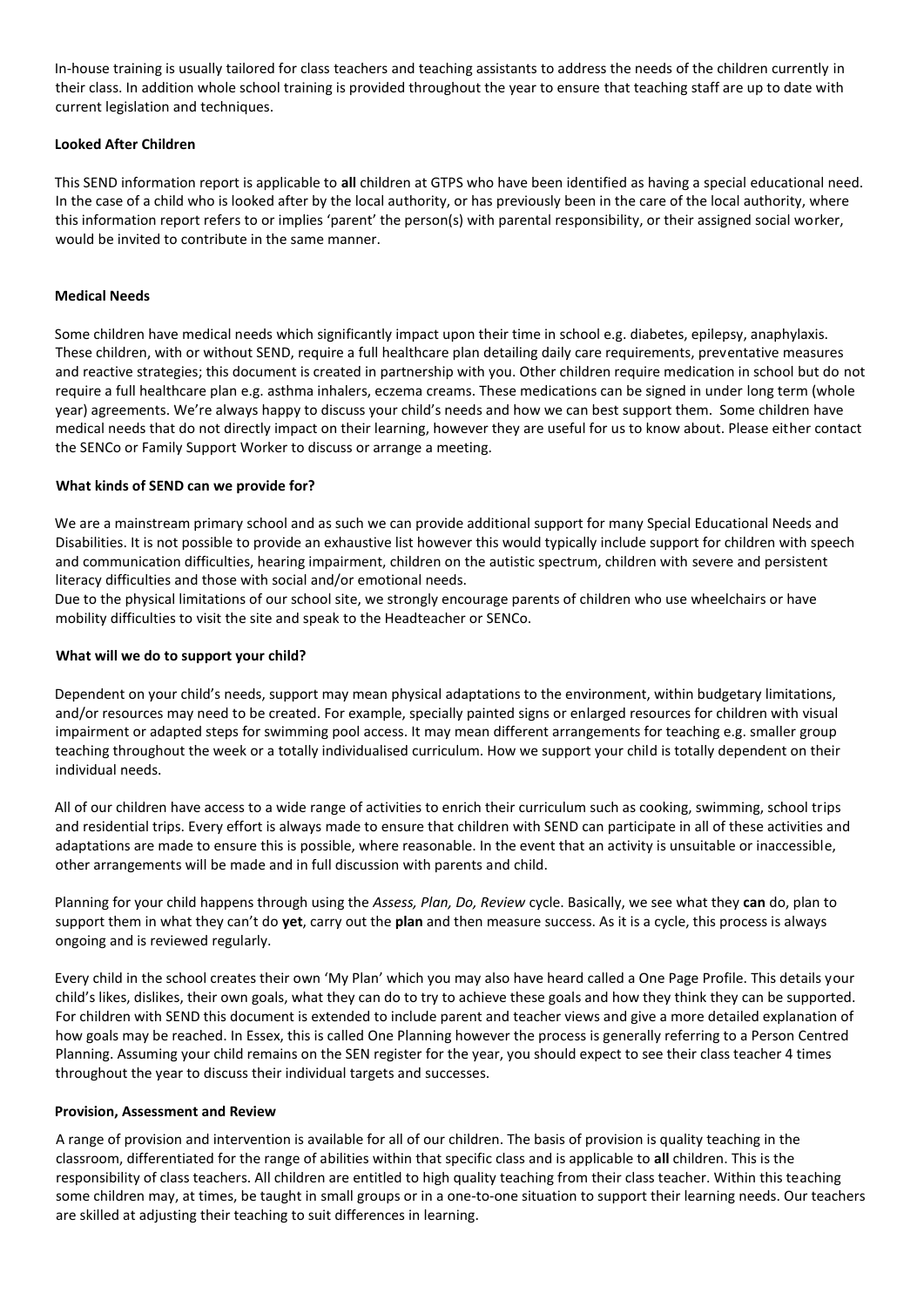Where, despite high quality teaching, children are still struggling to meet their next step goals, they may be included in additional intervention groups or differences made to what is provided for them day-to-day. Intervention typically happens in a 1:1 or small group situation. It could be an evidence-based programme or a series of flexible sessions specifically created to meet your child's individual needs. For most children, well-chosen interventions can fill their gaps in skills and knowledge however, for some this is still not successful and a more individual, intensive response is required. This would likely include a frequent (maybe even daily), evidence-based intervention delivered by a teacher or trained teaching assistant in a 1:1 or very small group situation. Steps to success would be small to ensure that they are achievable and do not move too quickly to ensure your child is able to concrete the skills they are learning. All intervention is designed to start to close the gaps between the child and their peers and the same intervention should not continue indefinitely. If your child's teacher is concerned about their progress, you will be informed of this and it may be suitable for a 'targeted plan' to be created to support this process. This forms one way that we aim to identify possible special educational needs.

#### **Being on the Special Educational Needs and Disabilities (SEND) register**

At the point of your child being placed on the SEN register, your child's class teacher together with you and your child will discuss aspirations, outcomes and how these outcomes will be achieved.

Through engaging in the One Planning process is it anticipated that most children's needs should be met however the SENCo may recommend that an 'Education, Health and Care Plan' (EHCP) is applied for. This is a legal document detailing your child's needs and the requirements for adaptations to the curriculum to ensure the best possible progress for your child.

It is always important to remember that every child and their needs are very specific and so each situation requires detailed discussion between school and home to agree the best possible provision and resourcing.

#### **Levels of SEND**

There are 2 levels of SEND provision. The categories of support are SEN support and having an Education, Health and Care Plan (EHCP). Therefore anyone not in receipt of an EHCP is described as receiving provision under 'SEN support'.

#### **Emotional and social development**

Emotional and social development is a very high priority at GTPS. We have an interesting and engaging Life Skills curriculum which encourages children to be resilient, responsible and independent. Children are taught the skills to identify bullying and how to deal with it, including who to talk to. Bullying, of any nature, is dealt with quickly and with appropriate measures once the school is made aware of the issues a child is having. The anti-bullying policy is available on the school website or on request from the school office.

Some children, and their families, benefit from additional pastoral support. This could be for a variety of reasons. We have a dedicated Family Support Team which tailors support, for example, helping a family to deal with bereavement, offering a weekly listening ear to a child experiencing friendship issues or providing a support group for children who find social situations challenging. Our remit is wide and we are happy discuss any situation with you.

#### **Transition**

In addition to normal transition arrangements, provided for all children, children with SEND may require additional measures. This is again developed on an individual level however may include extra visits or attending a support group. The GTPS SENCo will provide detailed information to the SENCo of the new school and personnel from the new school will be invited to attend suitable review meetings.

#### **Useful signposts**

Essex Local Offer - www.essexlocaloffer.org.uk Parent help sheets – available on our school website NSPCC - www.nspcc.org.uk Childline - www.childline.org.uk

#### **Complaints**

Complaints related to SEND provision will be dealt with in accordance with the whole school policy. Please see the Complaints Policy for more information (available on the school website or on request from the school office).